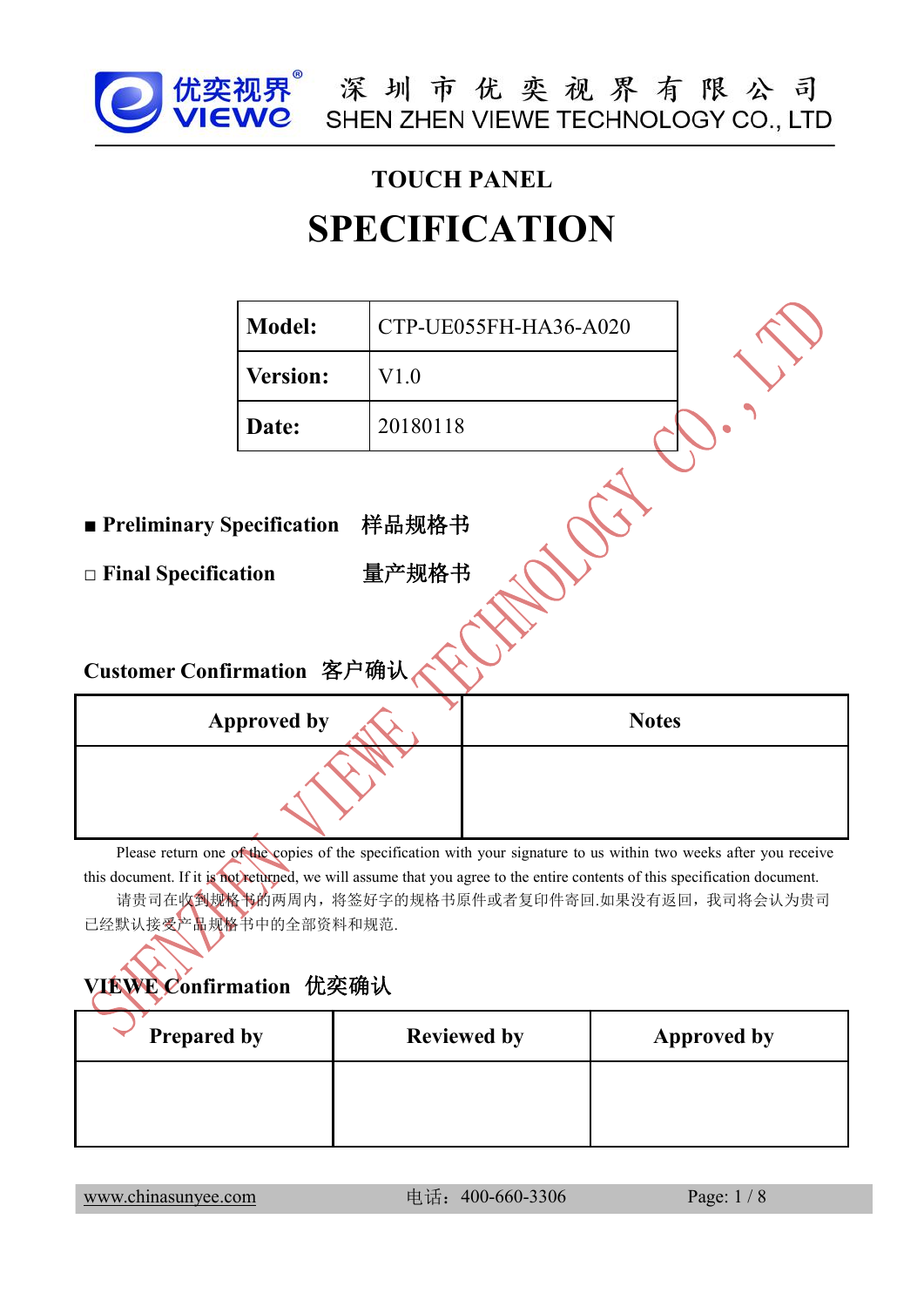

#### **REVISION HISTORY**

| Revision<br>版本号 | Date<br>日期 | Contents of Revision Change<br>修改内容 | Remark<br>备注 |  |
|-----------------|------------|-------------------------------------|--------------|--|
| V1.0            | 2018.1.18  | Preliminary release                 |              |  |
|                 |            |                                     |              |  |
|                 |            | $\bullet$                           |              |  |
|                 |            |                                     |              |  |
|                 |            |                                     |              |  |
|                 |            |                                     |              |  |
|                 |            |                                     |              |  |
|                 |            |                                     |              |  |
|                 |            |                                     |              |  |
|                 |            |                                     |              |  |
|                 |            |                                     |              |  |
|                 |            |                                     |              |  |
|                 |            |                                     |              |  |

[www.chinasunyee.com](http://www.chinasunyee.com) 电话:400-660-3306 Page: 2 / 8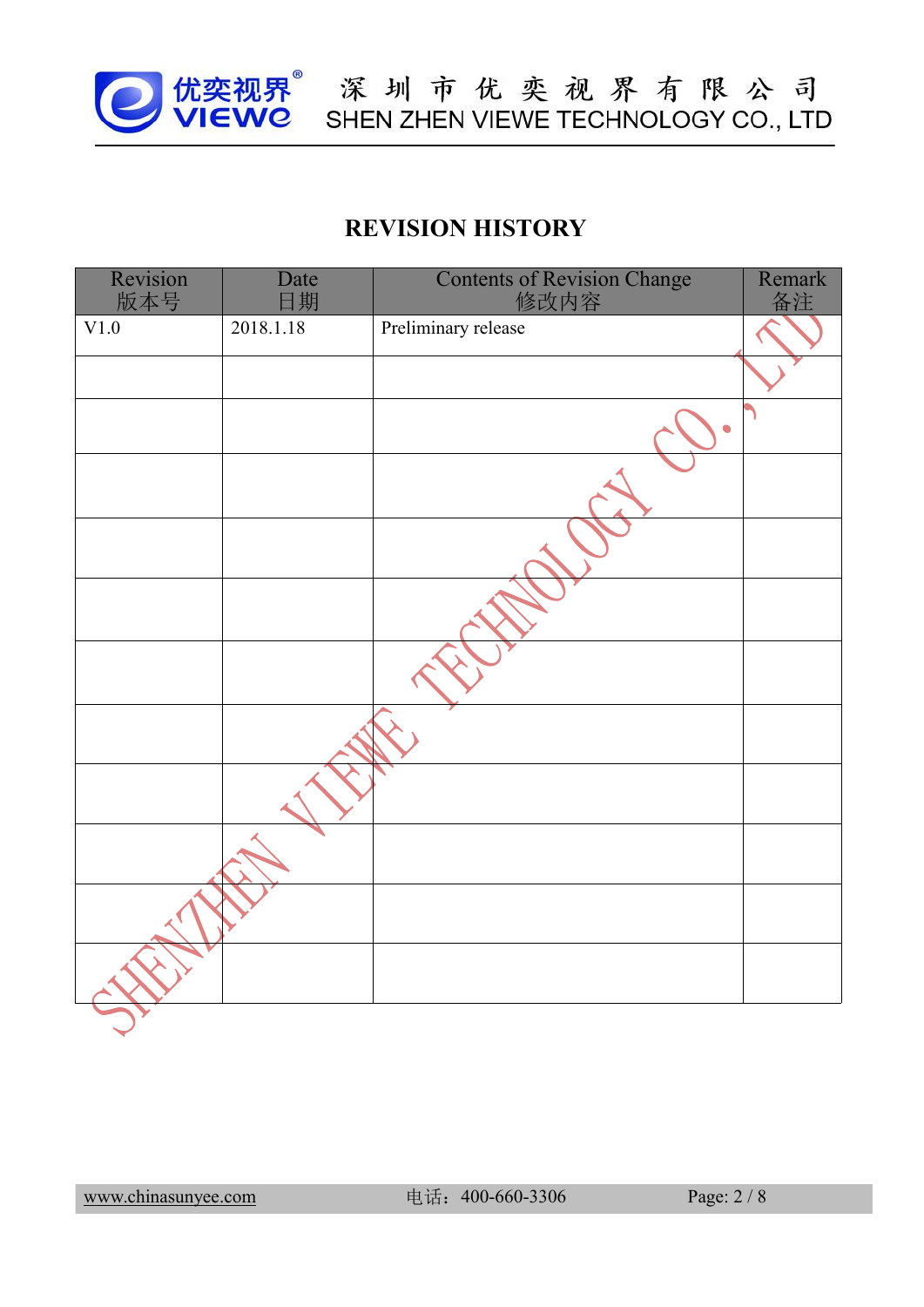

■ 优奕视界 深 圳 市 优 奕 视 界 有 限 公 司<br>■ VIEWC SHEN ZHEN VIEWE TECHNOLOGY CO., LTD

## **TABLE of CONTENTS**

| 2.2 Recommended Operating Conditions | $\overline{.5}$<br>$\blacktriangle$ $\blacktriangleright$ $\blacktriangleright$ |
|--------------------------------------|---------------------------------------------------------------------------------|
|                                      |                                                                                 |
|                                      |                                                                                 |
|                                      | 8                                                                               |
|                                      |                                                                                 |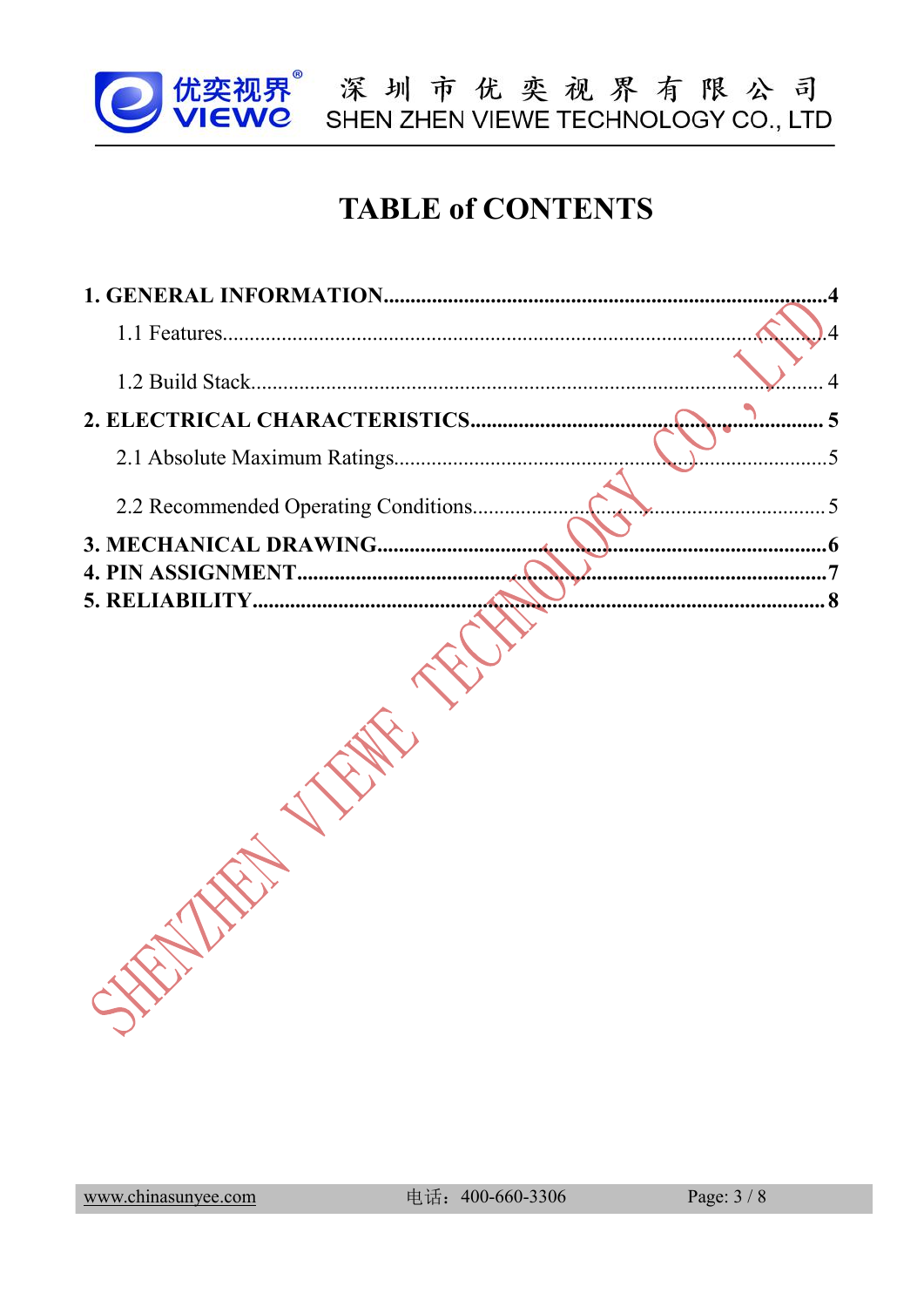

### <span id="page-3-0"></span>**1. GENERAL INFORMATION**

#### <span id="page-3-1"></span>**1.1 Features**

| Item<br>项目                     | Specification<br>规格         | <b>Remark</b><br>备注                       |  |
|--------------------------------|-----------------------------|-------------------------------------------|--|
| TP Size(触屏尺寸)                  | 5.5                         | Inch(Diagonal)                            |  |
| Overall Dimensions (外形尺寸)      | $73.8(W)*150.8(H)*0.975(D)$ | mm                                        |  |
| View Area(可视区)                 | $68.64(W)*121.56(H)$        | mm                                        |  |
| Haze(雾度)                       | $\leq 1\%$                  |                                           |  |
| Light Transmittance(透光率)       | ≥85%                        |                                           |  |
| Surface Hardness(表面硬度)         | $\geq$ 7H                   | 500gf                                     |  |
| Lens Protection(盖板涂层)          | AF Coating                  | <b>AF</b> Coating or<br><b>AR Coating</b> |  |
| Touch Response Time(相应时间)      | 10                          | ms                                        |  |
| IC Model(芯片型号)                 | GT5688                      |                                           |  |
| TP Structure(触屏结构)             | GRA                         |                                           |  |
| Connection Model(连接方式)         | ZIP                         | 10PIN                                     |  |
| Interface Type(接口类型)           | I <sub>2C</sub>             |                                           |  |
| <b>Contacts Quantity(触控点数)</b> | 10                          | Piont                                     |  |
| Resolution(分辨率)                | $1080(W) * 1920(H)$         | Pixel                                     |  |
| Channel Number(通道数)            | $13*23$                     | TX*RX                                     |  |
| Lens Type(盖板材质)                | 龙迹                          | $T=0.7$ mm                                |  |

## <span id="page-3-2"></span>**1.2 Build Stack**

| Item<br>项目      | Specification<br>规格 | Unit<br>单位 | Remark<br>备注 |
|-----------------|---------------------|------------|--------------|
| Coverlens(盖板)   | 0.7                 | mm         | First layer  |
| Adhesive_1(黏合剂) | 0.125               | mm         | Second layer |
| ITO 1(ITO基材)    | 0.05                | mm         | Third layer  |
| Adhesive_2(黏合剂) | 0.05                | mm         | Forth layer  |
| ITO 2(ITO基材)    | 0.05                | mm         | Fifth layer  |

[www.chinasunyee.com](http://www.chinasunyee.com) 电话:400-660-3306 Page: 4 / 8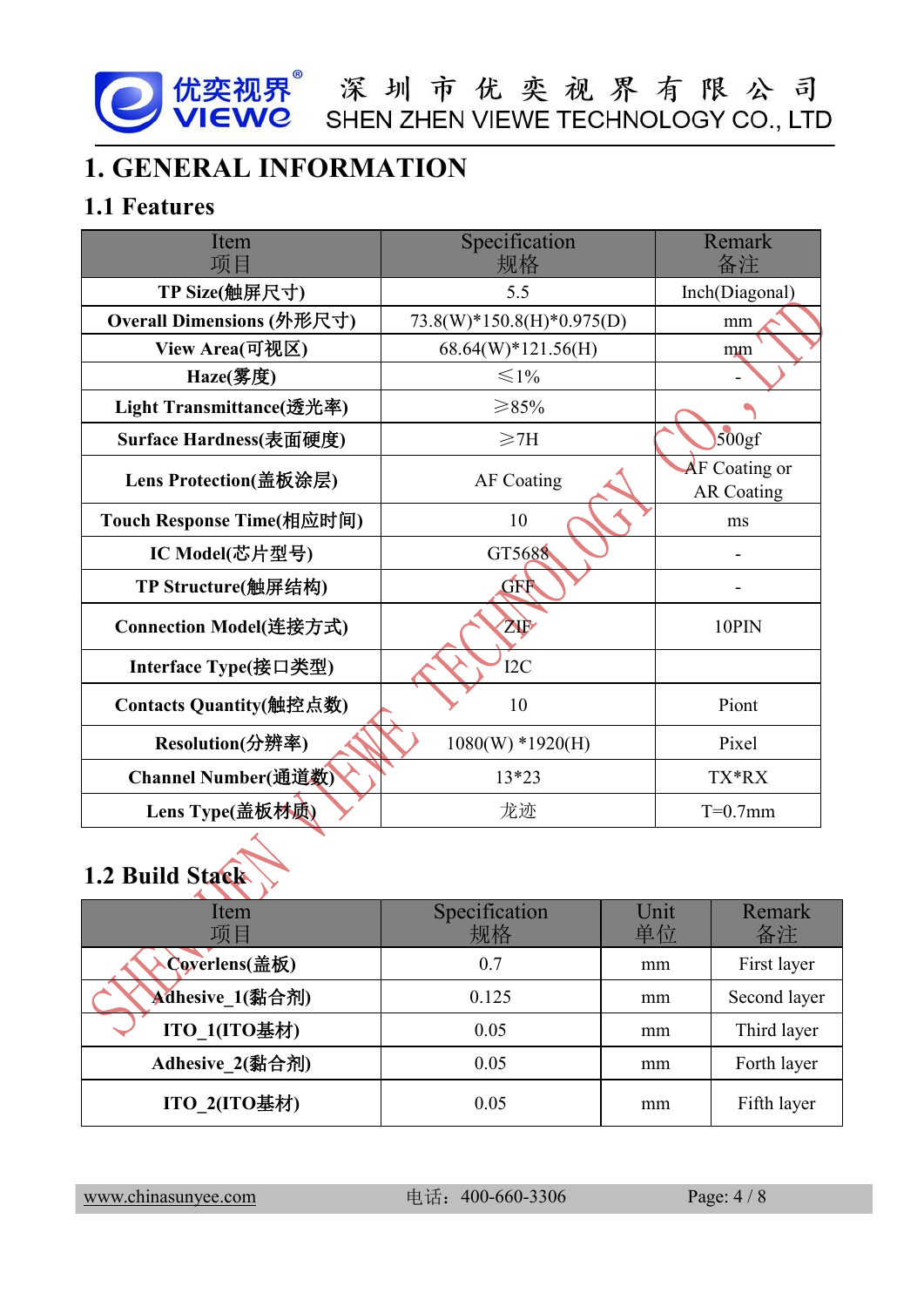#### <span id="page-4-0"></span>**2. ELECTRICAL CHARACTERISTICS**

#### **2.1 Absolute Maximum Ratings**

| Item<br>项目            | Symbol<br>符号 | Min.<br>最小值 | Max.<br>最大值 | Unit<br>单位      |  |
|-----------------------|--------------|-------------|-------------|-----------------|--|
| Analog Power          | <b>AVDD</b>  | $-0.3$      | 4.2         |                 |  |
| Digital Power         | <b>VDDIO</b> | $-0.3$      | 4.2         |                 |  |
| Operating temperature | Top          | $-20$       | 70          | $\rm ^{\circ}C$ |  |
| Storage temperature   | Tst          | -40         | 80          | $\rm ^{\circ}C$ |  |

#### $(Ta=+25\degree C, AGND=DGND=0V)$

Note1:All of the voltages listed above are with respective to DGND=AGND=0V Note2:Device is subject to be damaged permanently if stresses beyond those absolute maximum ratings listed above.

### **2.2 Recommended Operating Conditions**

| Item<br>项目                | Symbol<br>符号 | Min.<br>最小值 | Typ.<br>典型值 | Max.<br>最大值  | Unit<br>单位   |
|---------------------------|--------------|-------------|-------------|--------------|--------------|
| Power For Analog Voltage  | <b>AVDD</b>  | 2.8         |             | 3.6          | $\mathbf{V}$ |
| Power For Digital Voltage | <b>VDDIO</b> | 1.7         |             | 3.6          | $\mathbf{V}$ |
| Logic Input High Voltage  | $V_{\rm IH}$ | 0.7VDDIO    |             | <b>VDDIO</b> | $\mathbf{V}$ |
| Logic Input Low Voltage   | $V_{IL}$     |             |             | 0.3VDDIO     | V            |
| Module Power Consumption  | $P_{TP}$     | ۰.          | 0.056       |              | Watt         |

 $(Ta=+25^\circ \text{C}_{\text{AGND}})$ =DGND=0V)

Note:All of the voltages listed above are with respective to DGND=AGND=0V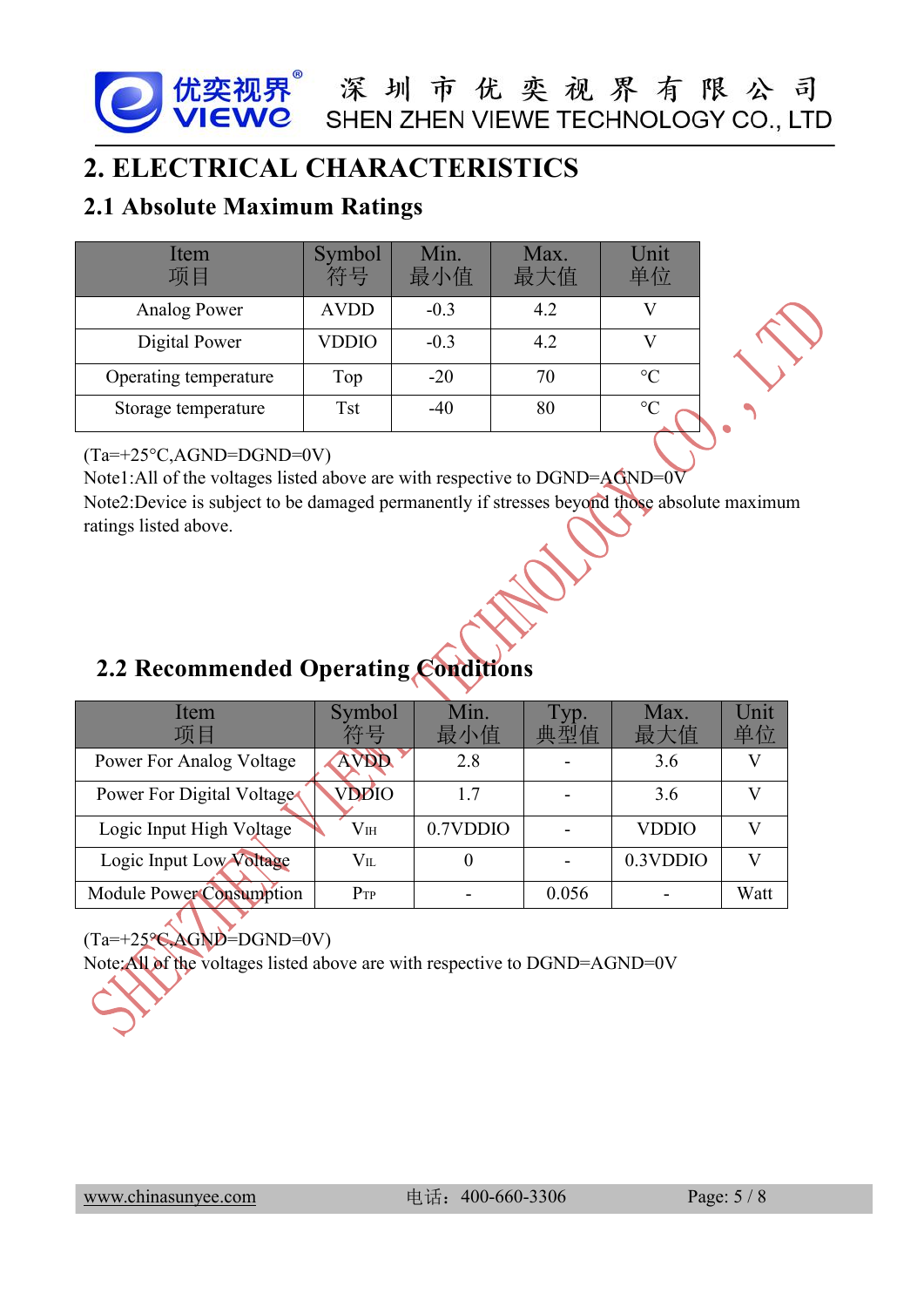

优奕视界<sup>®</sup> 深 圳 市 优 奕 视 界 有 限 公 司<br>VIEWC SHEN ZHEN VIEWE TECHNOLOGY CO., LTD

### <span id="page-5-0"></span>**3. MECHANICAL DRAWING**



[www.chinasunyee.com](http://www.chinasunyee.com) 电话:400-660-3306 Page: 6 / 8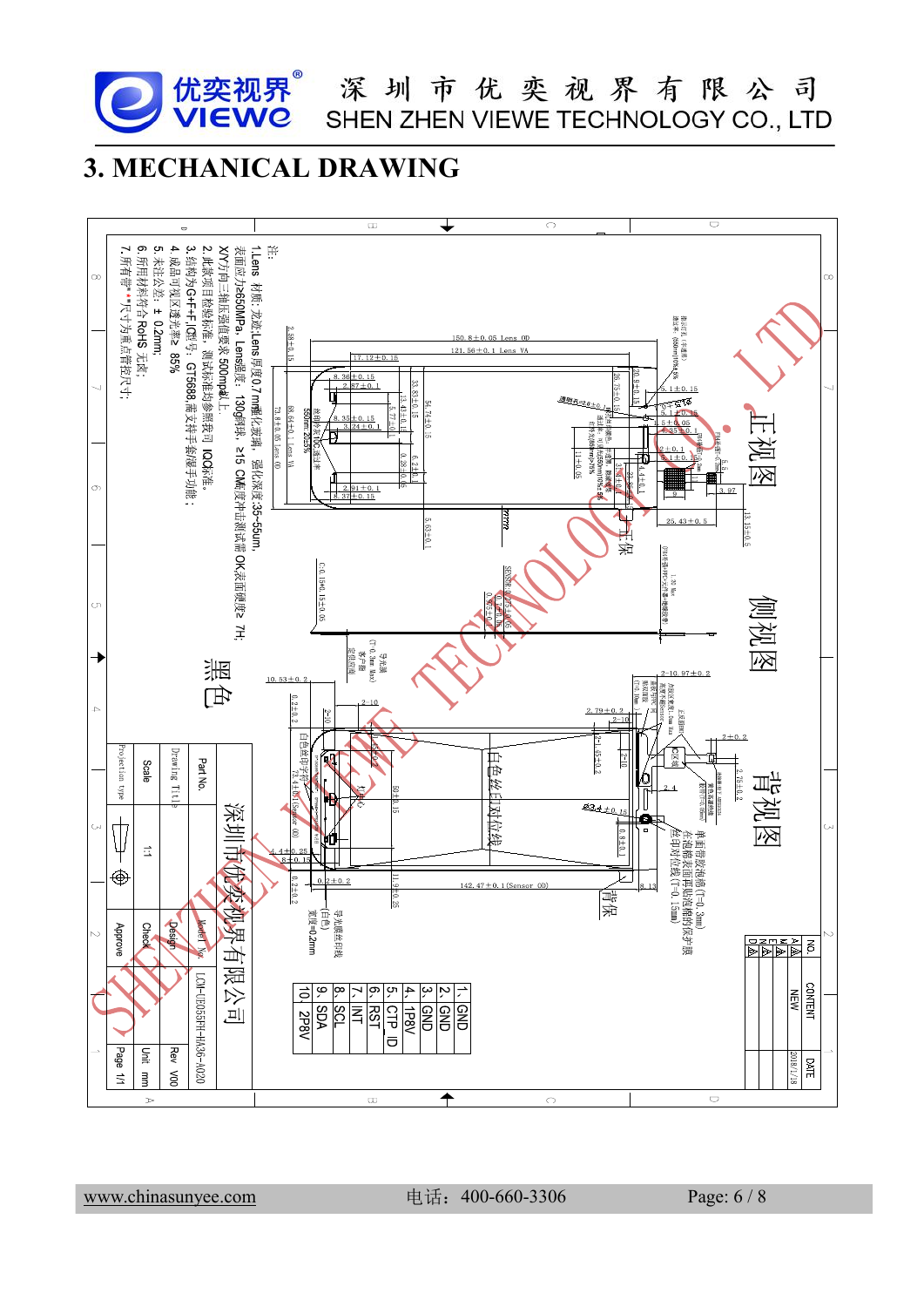

优奕视界<sup>®</sup> 深 圳 市 优 奕 视 界 有 限 公 司<br>VIEWC SHEN ZHEN VIEWE TECHNOLOGY CO., LTD

#### <span id="page-6-0"></span>**4. PIN ASSIGNMENT**